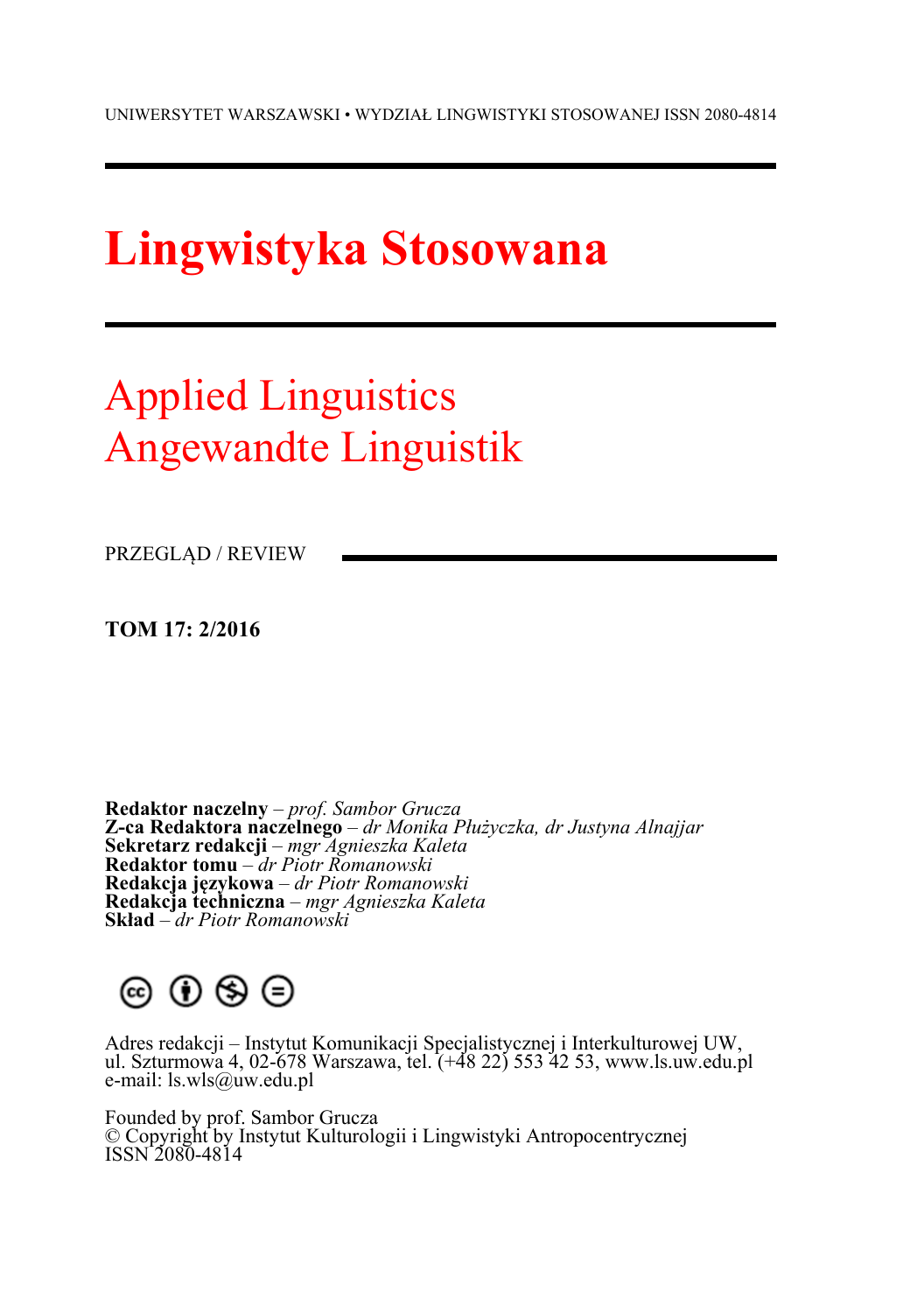## **SPIS TREŚCI** / **TABLE OF CONTENCE**

## **ARTYKUŁY / ARTICLES**

### **Glottodydaktyka / Glottodidactics**

#### **Antoinette CAMILLERI GRIMA**

*Young Children Living Bilingually in Malta,* 1–13 [PDF]

#### **Jadwiga COOK**

*Working with Bilingual Children. Remarks on the Methodology of Recording and Transcribing Children's Speech,* 15–28 [PDF]

#### **Marta KALISKA**

*An Action-Oriented Approach to Language Corpora in Foreign LanguageTeaching,*  29–41 [PDF]

#### **Michał B. PARADOWSKI, Monika MICHAŁOWSKA**

*Establishing a Bilingual Home: Parents' Perspective on the Effectiveness of the Adopted Communication Strategies,* 43–65 [PDF]

#### **Piotr ROMANOWSKI**  *A Statistical Analysis of the State of Foreign Language Learning in the EU,* 67–79 [PDF]

**Zsuzsanna SZILVÁSI**  *The Learning of and in Sami in the Norwegian School Education,* 81–91 [PDF]

#### **Sonia SZRAMEK-KARCZ**

*The Success of Non-Native Bilingualism in Poland,* 93–102 [PDF]

#### **Anna UYTTERHAEGEN** *Cognitive Correlates of Bilingualism,* 103–111 [PDF]

**Nataliya VOVCHASTA, Olha SASHCHYN**  *Bilingualism and Language Policy as Key Factors for TESOL,* 113–121 [PDF]

## **Lingwistyka / Linguistics**

**Magdalena AL-SAYADI**  *Traces of English in Arabic Dialects*, 123–137 [PDF]

#### **Marcin MOŻDŻONEK**

*Zarys modelu (rzeczywistej) komunikacji międzyludzkiej w odniesieniu do (rzeczywistych) języków ludzkich i (rzeczywistej) kultury ludzkiej,*  139–160 [PDF]